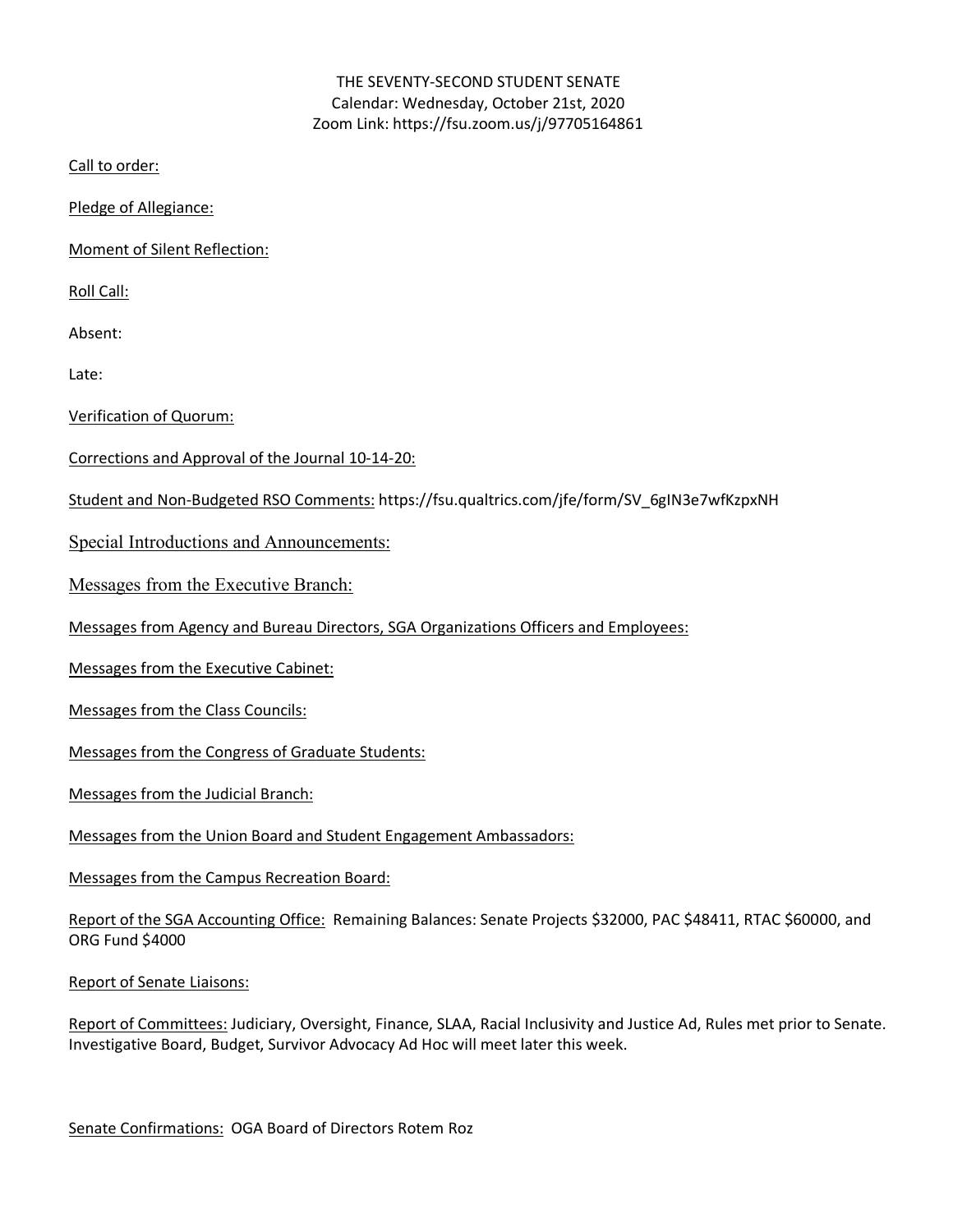## Consent Calendar:

# Bills First Reading:

| Bill 92         | Sponsored by Senator J. Alvarez, Chabot (P) and Murcia (Co)<br>Amending Student Body Statutes Chapter 304.3 with regards to the candidate screening<br>process. REFERRED TO JUDICIARY, OC, THEN RULES, 7.1., PASSED AND AMENDED IN<br>JUDICIARY 7.13., TABLED IN OC, 7.14, 9.8. PASSED AND AMENDED IN OC 9.15,<br><b>WITHDRAWN in RULES 10.14</b> |
|-----------------|---------------------------------------------------------------------------------------------------------------------------------------------------------------------------------------------------------------------------------------------------------------------------------------------------------------------------------------------------|
| <b>Bill 101</b> | Sponsored by Leckie (P) and Harmon, Little, Wang, Gnanam, Soto (Co)<br>To Create the Emergency SGA Rent Relief Fund of 2020 REFERRED to JUDICIARY and SLAA,<br>9.30 TABLED IN JUDICIARY, WITHDRAWN in JUDICIARY 10.13                                                                                                                             |
| <b>Bill 105</b> | Sponsored by Adamyk and Leckie (P), England and Mougey (Co)<br>To amend Chapters 300.6, 300.7, 300.8, and 300.9 regarding the Office of the Attorney<br>General. REFFERED TO JUDICIARY THEN SLAA THEN RULES 10.14                                                                                                                                 |
| <b>Bill 106</b> | Sponsored by Gonzalez (P)<br>The Veteran Student Union would like to transfer \$2000 from Contractual Service account to<br>Food account to better be able to program more events that can reach more students.<br><b>REFFERED TO BUDGET 10.14</b>                                                                                                |
| <b>Bill 107</b> | Sponsored by Gonzalez (P)<br>The Veteran Student Union would like to transfer \$500 from Contractual Service account to<br>Expense account to better be able to program more events that can reach more students.<br><b>REFFERED TO BUDGET 10.14</b>                                                                                              |
| <b>Bill 108</b> | Sponsored by Gonzalez (P)<br>The Veteran Student Union would like to transfer \$1500 from Contractual Service account to<br>Clothing & Awards account to better be able to promote their agency and interact with the<br>FSU community. REFFERED TO BUDGET 10.14                                                                                  |
| <b>Bill 109</b> | Sponsored by England (P)<br>Transferring one-thousand dollars from the "Executive Projects" account to FSU's "Food for<br>Thought Pantry", commonly known as the "Food Pantry".                                                                                                                                                                   |
| <b>Bill 110</b> | Sponsored by England (P)<br>Transferring one-thousand dollars from the "Senate Projects" account to FSU's "Food for<br>Thought Pantry", commonly known as the "Food Pantry".                                                                                                                                                                      |
| <b>Bill 111</b> | Sponsored By Harmon and Randall (P)<br>Transferring 2000 dollars from Senate Projects into the WVFS Radio Station account for music<br>licenses.                                                                                                                                                                                                  |
| <b>Bill 112</b> | Sponsored by Harmon (P)<br>Clear up the confusion regarding how the 25% abstention threshold is dealt with.                                                                                                                                                                                                                                       |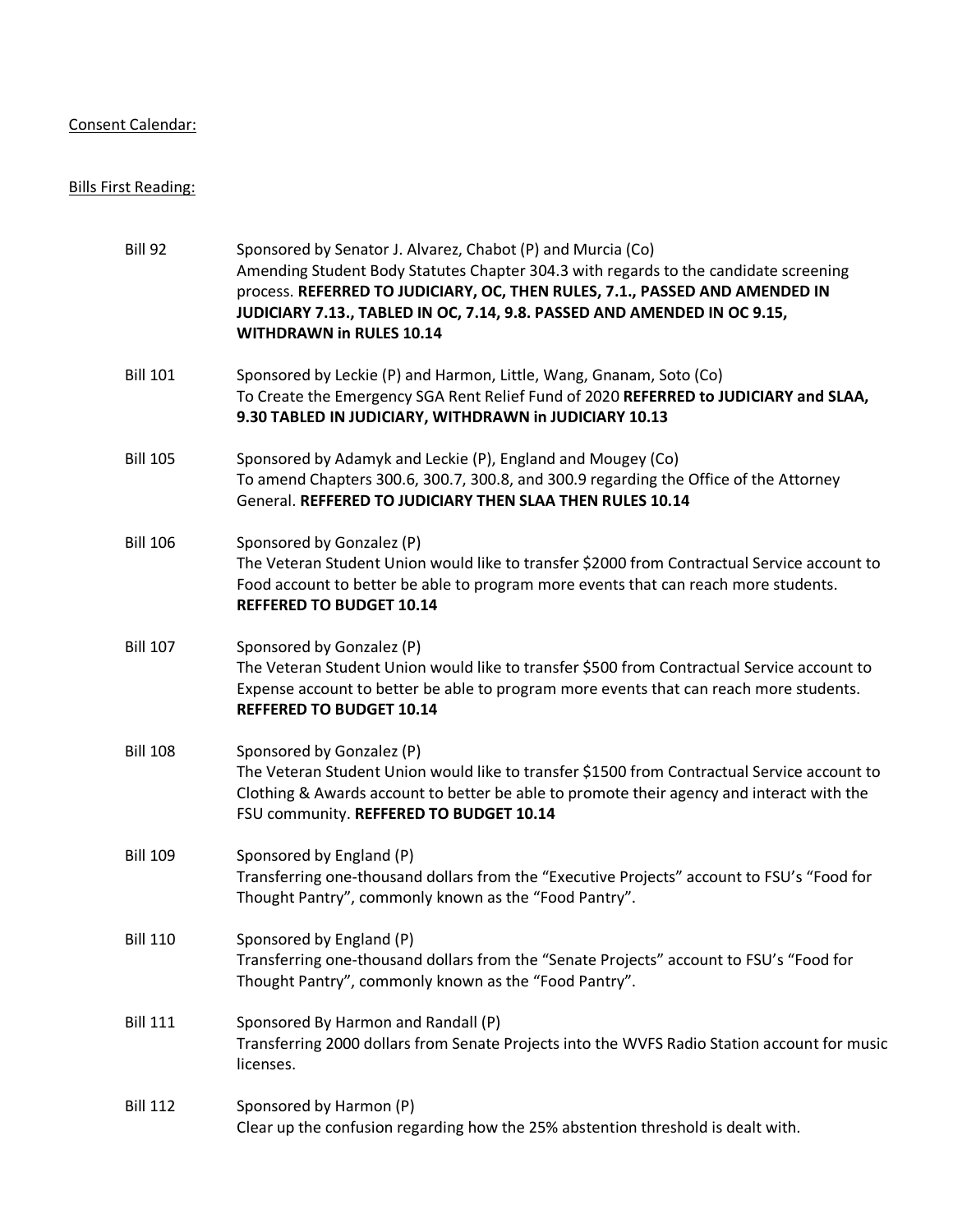| <b>Bill 113</b> | Sponsored by Randall<br>Transferring \$2330 from Senate Projects into the Victim Advocate Program                              |
|-----------------|--------------------------------------------------------------------------------------------------------------------------------|
| <b>Bill 114</b> | Sponsored by England (P) and Harmon (Co)<br>Transferring \$1000 from Senate Projects into the ProfessioNole Clothing Closet    |
| <b>Bill 115</b> | Sponsored by England (P) and Harmon (Co)<br>Transferring \$1000 from Executive Projects into the ProfessioNole Clothing Closet |

### Bills Second Reading:

Bill 86 Sponsored by Senator Dodson (P), Stinson, and Adams (Co) Amending Student Body Statutes Chapter 100.5 to add Deputy Treasurer and members of the Executive Office to the list of major positions. **REFERRED TO JUDICIARY, THEN IA, 7.1 AMENDED AND PASSED IN JUDICIARY, 7.7., AMENDED AND PASSED IN IA 7.14 TABLED on the SENATE FLOOR 9.16, TABLED on the SENATE FLOOR, 9.23, 9.30, 10.7, 10.14**

- Bill 95 Sponsored by Senator Murcia (P) Amending Student Body Statutes Chapter 203.6 regarding publishing of minutes for all meetings. **REFERRED TO SLAA, JUDICIARY, THEN RULES, 7.1, TABLED IN SLAA, 7.7. AMENDED AND PASSED IN SLAA, 7.10, PASSED IN JUDICIARY, 7.13, PASSED IN RULES 7.15, TABLED on the SENATE FLOOR 9.23,9.30,10.7 WITHDRAWN BY SPONSOR ON SENATE FLOOR 10.14**
- Bill 2021 Sponsored by Dean (P) and Bateman, Fahey, Gonzales, Riguidel, Stinson(Co) Allocation of the student government budget for the 2021-2022 fiscal year to the various budgeted organizations.

### Constitutional Amendments:

Amendment 5 Sponsored by Senator Murcia (P) To make the Student Body President and Vice President run separately. **REFERRED TO JUDICIARY, SLAA, THEN RULES 9.16** Amendment 6 Sponsored by Senator Murcia (P) Editing the Student Body Constitution with regards to the Student Body Treasurer **REFERRED TO JUDICIARY, SLAA, THEN RULES 9.16**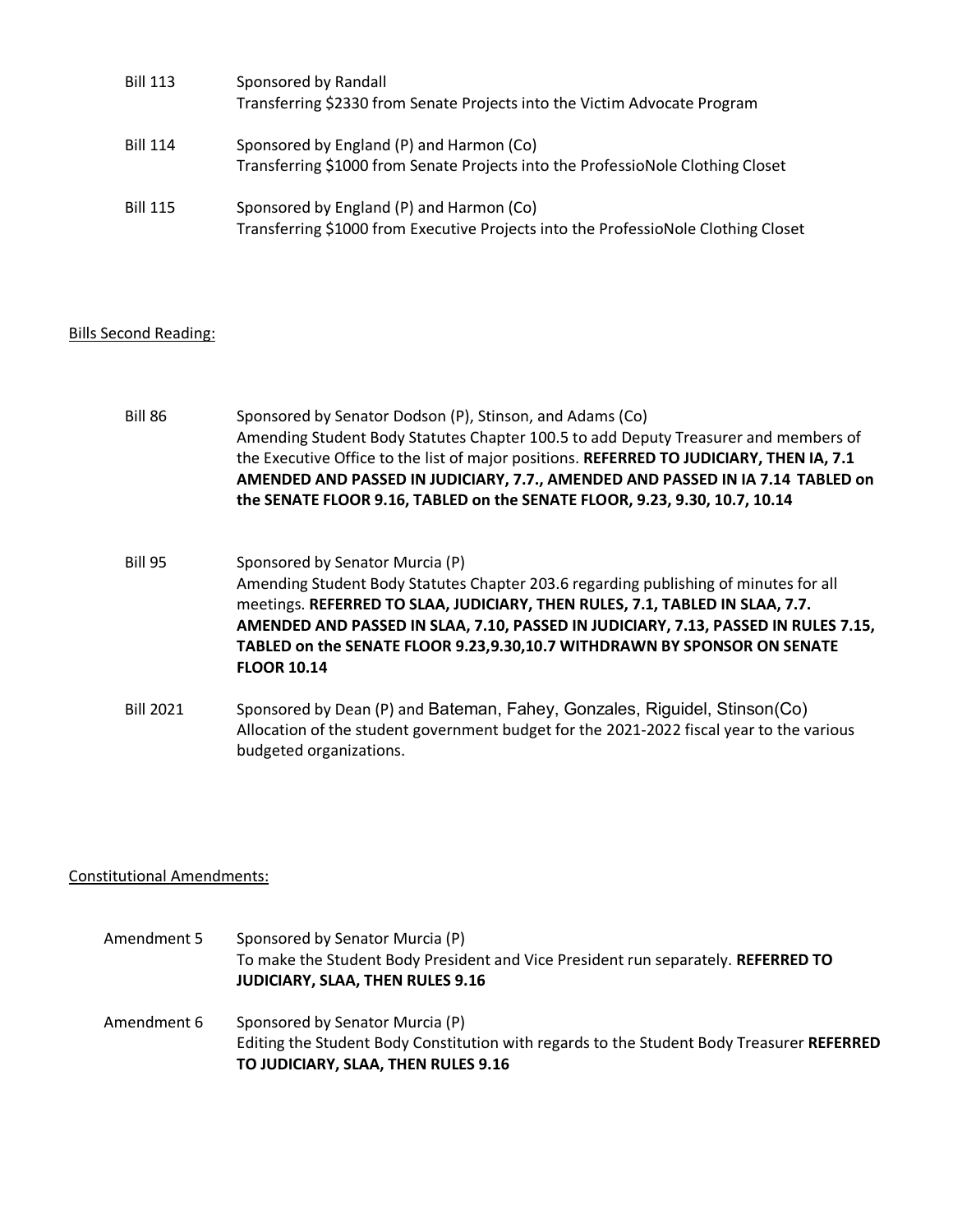#### Resolutions:

Resolution 58 Sponsored by Murcia Amending Student Rules of Procedure 13.8 regarding Senator absences. **REFERRED TO RULES, 7.1** , **WITHDRAWN IN RULES 10.14**

Resolution 65 Sponsored by Senator J. Alvarez (P), Leckie, Murcia, Chabot, Gnanam, Hinks, and Wang (Co) Encouraging the University Administration to expand the means in which the Student Body is educated regarding Indigenous Nations and reach out to other nations that use the "Seminole" name. **REFERRED TO SLAA THEN RULES, 9.2. TABLED in SLAA 10.12**

- Resolution 91 Sponsored by Wang and Soto. (P) The impacts Phase 3 reopening on the FSU and Tallahassee Community. **REFERRED to SLAA and RULES, PASSED in SLAA. 10.5, TABLED in RULES 10.14**
- Resolution 92 Sponsored by Adamyk (P) Students can receive various mental health resources offered through the University Health Services. **REFERRED to SLAA 10.7, TABLED in SLAA 10.14, PASSED IN SLAA BY UNANIMOUS CONSENT 10.19**
- Resolution 93 Sponsored by Selva and Mougey (P) Urging the Florida State University's leadership and administration to advocate for the Student Body and explore the alternatives that would safely allow Fall 2020 graduates to attend their commencement ceremony in-person. **REFERRED TO SLAA 10.14, PASSED IN SLAA BY ACCLIMATION 10.19**
- Resolution 94 Sponsored by Gonzalez Changing the 72nd Student Senate Rules of Procedure about who has the authority to confirm or deny all nominees for appointments approved by the committee. **REFFERED TO RULES 10.14**
- Resolution 95 Sponsored by Adamyk , Mougey (P) Gonzalez, Selva, and Rudd (Co) Reminding people that October is National Breast Cancer Awareness Month and to show support our fellow Americans who have been diagnosed with breast cancer.
- Resolution 96 Sponsored by Randall (P) and Harmon (Co) Explaining the Victim Advocate Program and the services they offer

#### Unfinished Business:

Statements of Dissent:

New Business:

Closing Announcements:

Advisor Announcements: